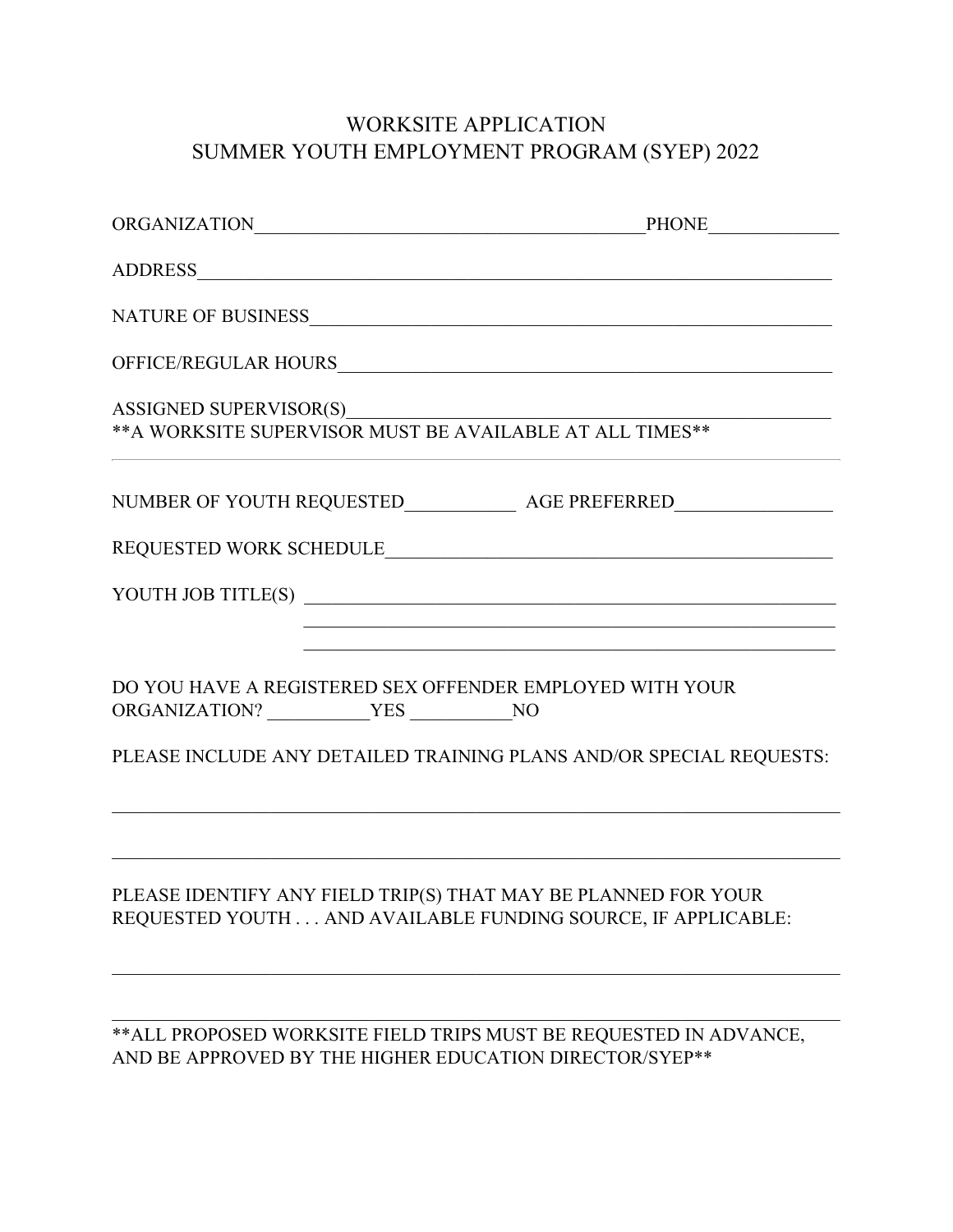#### IF REGULAR ASSIGNED WORK IS OUTDOORS, WHAT ARE THE CONTIGENCY PLANS FOR INCLEMENT WEATHER?

PLEASE DESCRIBE ANY POSITIONS OR TYPE OF WORK WITHIN YOUR ORGANIZATION THAT MAY ACCOMMODATE YOUTH WITH EITHER A PHYSICAL OR MENTAL LIMITATIONS:

 $\mathcal{L}_\mathcal{L} = \mathcal{L}_\mathcal{L} = \mathcal{L}_\mathcal{L} = \mathcal{L}_\mathcal{L} = \mathcal{L}_\mathcal{L} = \mathcal{L}_\mathcal{L} = \mathcal{L}_\mathcal{L} = \mathcal{L}_\mathcal{L} = \mathcal{L}_\mathcal{L} = \mathcal{L}_\mathcal{L} = \mathcal{L}_\mathcal{L} = \mathcal{L}_\mathcal{L} = \mathcal{L}_\mathcal{L} = \mathcal{L}_\mathcal{L} = \mathcal{L}_\mathcal{L} = \mathcal{L}_\mathcal{L} = \mathcal{L}_\mathcal{L}$ 

\_\_\_\_\_\_\_\_\_\_\_\_\_\_\_\_\_\_\_\_\_\_\_\_\_\_\_\_\_\_\_\_\_\_\_\_\_\_\_\_\_\_\_\_\_\_\_\_\_\_\_\_\_\_\_\_\_\_\_\_\_\_\_\_\_\_\_\_\_\_\_\_\_\_\_\_\_\_

IS YOUR WORKSITE ASSESSIBLE TO YOUTH WITH A PHYSICAL HANDICAP?\_\_\_\_\_\_\_\_\_\_\_\_\_\_\_\_\_\_\_\_\_\_\_\_\_\_\_\_\_\_\_\_\_\_\_\_\_\_\_\_\_\_\_\_\_\_\_\_\_\_\_\_\_\_\_\_\_\_\_\_\_\_\_\_\_\_

HAVE YOU PREVIOUSLY PARTICIPATED IN THE SUMMER YOUTH PROGRAM?

IF YES, PLEASE COMMENT ON YOUR PAST EXPERIENCES:

I UNDERSTAND THAT THIS APPLICATION IS ONLY A REQUEST FOR UTILIZING OUR ORGANIZATION AS POTENTIAL WORKSITE FOR THE SUMMER YOUTH EMPLOYMENT PROGRAM. WHILE EVERY EFFORT WILL BE MADE TO MEET MOST REQUESTS FOR SUMMER WORKERS, SUBMISSION OF THIS APPLICATION DOES NOT GUARANTEE ENROLLEES WILL BE PLACED OR BE AVAILABLE. IT IS MY UNDERSTANDING THAT THE SUMMER YOUTH EMPLOYMENT PROGRAM WILL NOTIFY ME AS TO THE STATUS OF THIS APPLICATION.

\_\_\_\_\_\_\_\_\_\_\_\_\_\_\_\_\_\_\_\_\_\_\_\_\_\_\_\_\_\_\_\_\_\_\_\_\_\_\_\_\_\_\_\_\_\_\_\_\_\_\_\_\_\_\_\_\_\_\_\_\_\_\_\_\_\_\_\_\_\_\_\_\_\_\_\_\_\_

AUTHORIZED ORGANIZATION SIGNATURE

 $\texttt{DATE} \hspace{1.5cm} \texttt{DATE} \hspace{1.5cm}$